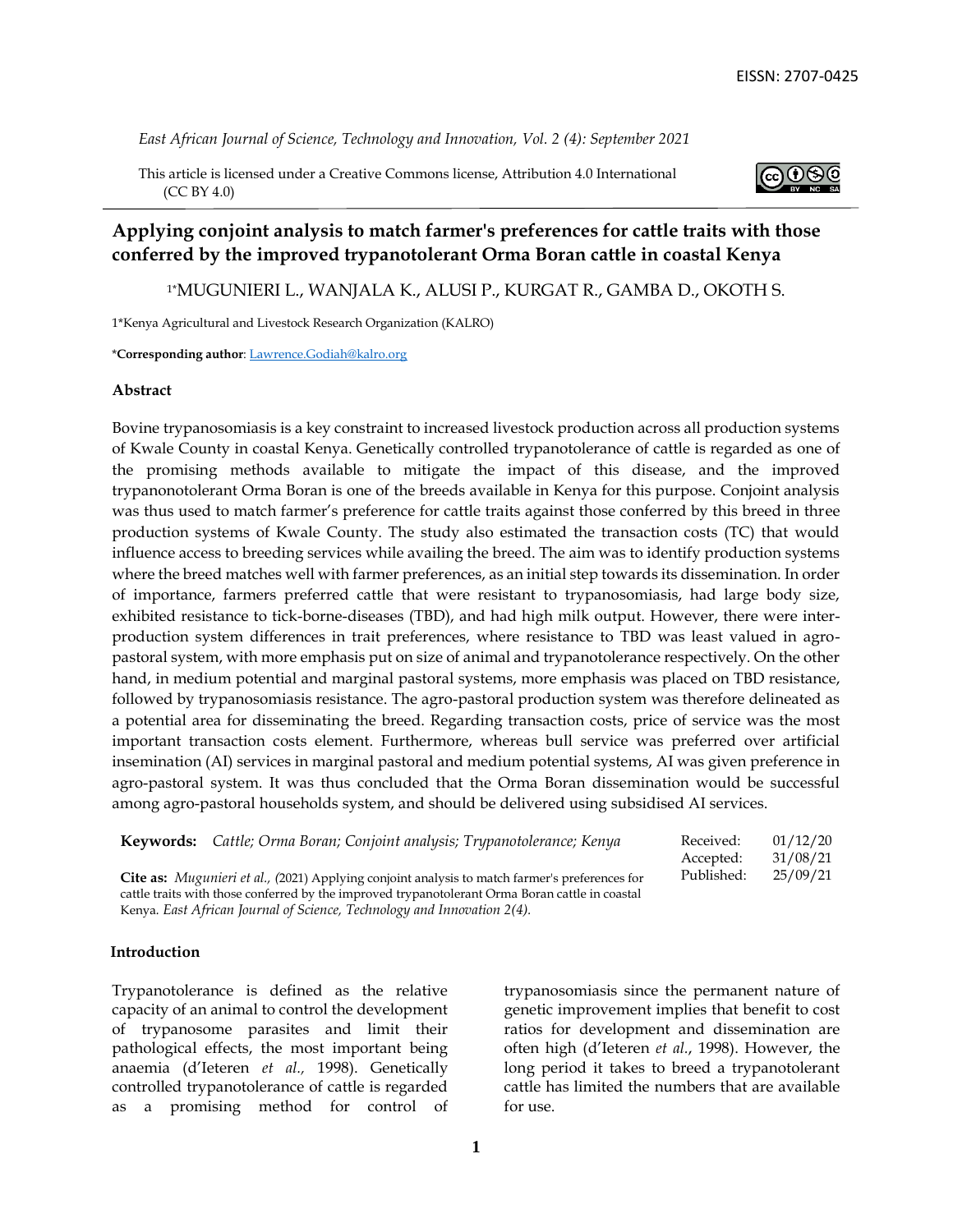In Kenya, one such breed available for adoption by farmers is the improved Orma Boran cattle. Between 1983 and 2002, Biotechnology Research Institute of the Kenya Agricultural and Livestock Research Organisation (KALRO-BioRI), then operating as the Kenya Trypanosomiasis Research Institute (KETRI) established an Orma breeding herd, to improve and conserve the unique genetic pool by collecting and preserving semen for dissemination to willing farmers in tsetse infested and trypanosomiasis endemic areas. Details on the improvement history and qualities of the trypanotolerant Orma Boran has been extensively reviewed by Dolan (1998). In summary, the breed produces more milk than the traditional African Zebu with off take of 3.02 litres per day under natural arid and semi arid conditions. It grows faster with a calving age of 51 months, a calving interval of 12 months, and attains a mature weight of about 400 kg in four years for bulls (Dolan, 1998; Njogu *et al.*, 1998). Orma Boran cattle are therefore important to stakeholders in tsetse and trypanosomiasis endemic areas because of their ability to withstand trypanosomiasis infection, a fatal disease constraining livestock production in sub-Saharan Africa.

Despite availability of this breed, limited effort has been made to distribute it to livestock keepers, ostensibly due to lack of information to guide the dissemination process in different production systems. Although many studies focusing on farmer preferences for cattle traits have been undertaken in Kenya (e.g. Ouma *et al.,* 2007; Makokha *et al.,* 2007; Scarpa *et al.,* 2003), none of them provides sufficient information to enable dissemination of this improved breed of cattle. Evaluating farmer trait preferences against those confered by the Orma Boran would be important in designing of an effective dissemination strategy for the trypanotolerant cattle. It is expected that adoption of resistant genotypes would not only raise cattle productivity, but will also promote better landuse practices, like reduced bush clearing and limited use of synthetic pyrethroids for control of tse-tse flies, and a reduction in the use of trypanocides to control the disease (d'Ieteren *et al.,* 1998).

This study was designed to undertake two principle tasks. First, to establish the extent to which the traits of improved trypanotolerant Orma Boran breed are in tandem with livestock keepers cattle trait preferences in three production systems endemic with animal trypanosomiasis in Kwale County. Second, to estimate the importance of different transaction costs items that farmers encounter while accessing breeding services that confer the preferred traits. The information generated was used to guide in the selection of areas for dissemination of the breed as well as the approach to use in order to mitigate the effect of bovine trypanosomiasis in the County. According to the Kwale County Integrated Development Plan (CIDP) of 2018 to 2022, bovine trypanosomiasis was one of the main constraints identified as limiting increased livestock production in the county (Kwale, 2018).

# **Materials and Methods**

# *Theoretical framework*

This study used the conjoint analysis that falls under the consumer theory based on arguments put forth by Sy *et al.,* (1997). The authors note that the estimation of the marginal contribution of the specific cattle characteristics to the overall performance in the livestock production system can be approached theoretically from two perspectives. First, one can estimate the production function where the marginal physical products and marginal value products for desirable traits are derived (Ladd and Gibson, 1978). Alternatively, one can utilise the demand theory, where the consumer is the focal point (Ladd and Suvannunt, 1976). Sy *et al.,* (1997) argues that these two approaches are similar, where the producers' underlying objective function (in the former) is transformed into a utility function (in the latter). However, empirically and based on their arguments, there is one key issue in the livestock production system in sub-Saharan Africa that makes the consumer approach more preferable than the production function approach. The system is highly probabilistic in nature (i.e. a farmer buying cattle with desirable traits like high milk output does not assure that the characteristic will be passed on to each offspring), implying that the underlying profit function may not be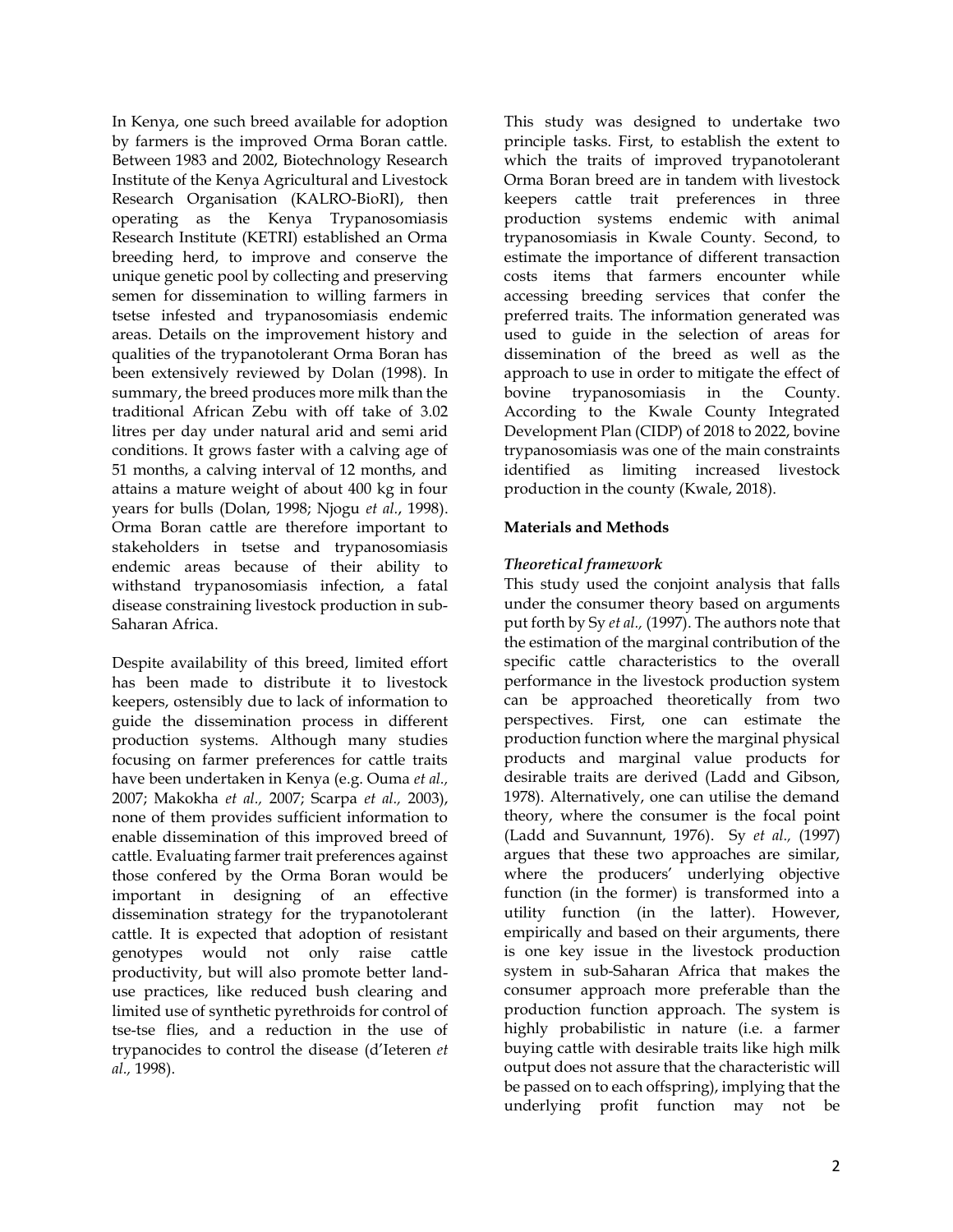deterministic. This means that the producer's objective function may not be simple in structure and may include risk preferences. Therefore, the specification of the production function would require specifying the risk preferences, which may not be an easy task. This problem is however avoided when one utilises the consumer demand approach. This empirical consideration made the consumer approach more suitable for use in this study.

# *Study area and sampling*

Kwale County was purposively selected as a pilot study area because it has three production systems where cattle are faced by different constraints, including differences in levels of risk of exposure to different diseases like trypanosomiasis and TBDs. These production systems sequentially cover five agro-ecological zones (AEZ's), ranging from medium to extremely low agro-ecological potentials (Jaetzold & Schmidt (1983). These are Sugarcane Zone (CL2), Coconut-Cassava Zone (CL3) and Cashew nut-Cassava Zone (CL 4) that form the medium potential mixed farming zones with an area of 208,500ha; the Livestock-Millet Zone (CL5) that is categorised as marginal agropastoral (234,200ha), and the Ranching Zone (CL6) which is arid pastoral (288,600ha).

Sites with similar level of risk of exposure to bovine trypanosomiasis were selected from each production system. This risk was derived from secondary data on point prevalence of trypanosomiasis in cattle spanning 10 years (1999 to 2018). The data was obtained from KALRO, International Centre for Insect Physiology and Ecology (ICIPE), and Kenya Tsetse and Trypanosomiasis Eradication Council (KENTTEC). This data was validated through an experts participatory workshop to produce a trypanosomiasis risk map. During the mapping, blocks were delineated in goggle earth and categorized based on their level of risk. The risk levels were grouped as: (i) high risk, where prevalence rate was above 4%; (ii) medium risk, where prevalence rate was between 2-4%; and, (iii) low risk, with prevalence rate of between 0- 1%. The risk map was then overlaid with agroecological zones, based on the FAO (1996) AEZ grouping, i.e. (AEZ308-345- pastoral; AEZ346- 393-agropastoral; and, AEZ394-413- medium

potential) to give a map of the risk levels against the AEZ. Based on the overlaid map, one administrative ward each, with high trypanosomiasis risk was purposively sampled from both pastoral and agro-pastoral AEZ's, while one with medium risk was sampled from the medium potential AEZ (due to absence of one with high risk). These wards were Ramisi for mixed system, Vanga for agro-pastoral and Samburu/Chengoni for pastoral. From each ward, two villages were randomly sampled from a list of villages available at the wardadministrative offices. For each village, a list of livestock keepers was drawn, and two enumerators recruited and trained on how to conduct the survey. Thirty households were randomly sampled from each village for administration of the questionnaire as well as implementation of the conjoint survey, all prepared and pretested a priori, to give a total sample of 180, with 60 from each production system. The production system was the unit of reference in data analysis. The number of villages sampled from each ward, as well as households sampled from each village was determined based on budget considerations. The survey questionnaire covered basic questions on household demographics, asset ownership as well as farm and non-farming activities. The conjoint survey instrument was prepared as described below.

# *Selection and ranking of cattle traits and transaction costs attributes used in preference measurement*

The improved Orma Boran breeding program was designed to accommodate dissemination of bull services, and thus, nine bull traits were initially selected from various studies focusing on farmer preferences for bull traits in tropical Africa (Sy *et al.,* 1997; Tano *et al.,* 2003; Makhoka *et al.,* 2007; and Ouma *et al.*, 2007). The traits included: (i) trypanotolerance – bull that is resistant to trypanosomiasis; (ii) tick borne disease (TBDs) resistance – bull that is resistant to TBDs; (iii) traction fitness – bull that is good for traction; (iv) size – bull that is of big size; (v) weight gain – bull that grows fast; (vi) temperament – bull that is easy to handle; (vii) feeding ease – bull that eats a wide variety of forage; (viii) fertility– bull that can successfully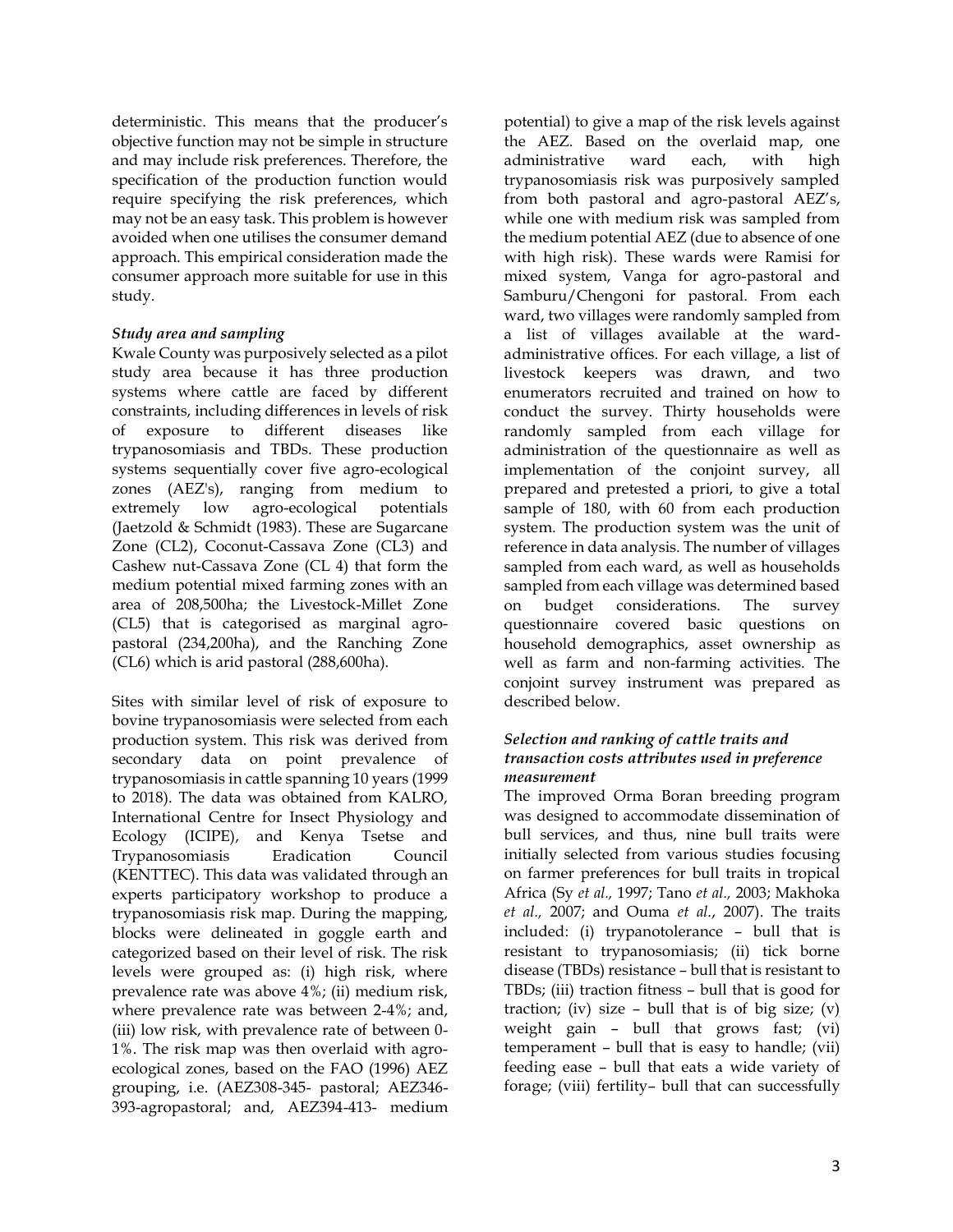serve many cattle within a given time; and, (ix) colour – bull that is off-white in colour.

On the other hand, although studies focusing on transaction costs incurred by farmers in tropical Africa while accessing breeding services is slim, the study used the nomenclature provided by Randolph and Ndung'u (2000) in their investigation of transaction costs associated with accessing livestock health services in Kenya. The transaction costs attributes included price, source of service, reputation of service provider, distance from the service, extra services offered by the service provider, and promptness of service. This nomenclature was adopted as follows. Price of service comprised both the cost of the genetic material, plus the associated service fees. Sources through which genetic materials can be disseminated were identified as natural bull services and artificial insemination (AI). The choice of a source was influenced by two forms of risk, i.e., the likely failure to realise conception of the served cattle and the risk of spread of diseases. Bull service was associated with high risk of disease spread and low levels of conception failure while AI was associated with low levels of disease spread, but with a degree of conception failure.

Regarding reputation, the more known the service provider's reputation, the lower the potential transaction costs in terms of needing to seek additional information before considering the service provider as a potential source. Distance as an attribute captured both the direct transport and time costs taken to contact the service provider, and the other transaction costs such as access to information about the person and potential information asymmetries, and the likelihood of finding the provider in place of business. Extra services referred to the additional services that are provided together with the main service, at no extra cost. Two forms of extra services were considered, i.e., credit and free advice. Lastly, promptness of service entailed a dimension of reliability the service provider responds to a service call. This is very critical in dissemination of the Orma Boran since cattle are only on heat for a period of 24 hours. The longer the delay, the larger the risk that the services will be ineffective. For the service providers keeping bulls, this is intended to represent a situation where the farmer will readily obtain the services on visiting the agent, or will need to make repeat visits.

The selected cattle traits and transaction costs attributes were evaluated through key informants' interviews (KII's) for ranking in order of importance in each production system. In addition, for each of these traits/attributes, information was sought on the appropriate number (and magnitude) of levels. Caution was taken such that the levels presented offered concrete and unambiguous meanings. Besides, in coming up with levels, it was important to note that holding all else constant, attributes defined on more levels than others were more likely to be biased upwards in importance. For example, price defined as (KSh 100, KSh 200, KSh 300, KSh 400, KSh 500) was more likely to receive higher relative importance than when defined as (KSh 100, KSh 250, KSh 500) even though the same price range was measured (see Wittink *et al.,* 1989). This also applied to all other quantitative attributes (like Milk yield) as well as categorical (Ability to graze wide forage, Colour etc.). To be able to control for this, more or less similar number of levels were used for every attribute.

Based on the ranking by key informants, only the top four bull traits and top three transaction cost attributes were used in designing the final conjoint survey so as to reduce complexity and minimize respondent fatigue (Tano *et al.,* 2003). This gave 12 profiles for transaction costs and 16 for the cattle traits. From this, a sub-set of 12 profiles for cattle traits (Table 1) and 10 for transaction costs (Table 2) were selected using DATA/ORTHOGONAL DESIGN command in SPSS (SPSS, 1994). Two preference ranking were thus conducted, one for bull traits and the other for transaction costs attributes. Cards with pictorial representations of the differences in levels of traits and attributes were used to demonstrate each cattle or transaction cost profile to survey respondents.

As outlined in Tano *et al.,* (2003), response elicitation began with the enumerator explaining the meaning of the levels of traits/attributes that were presented by special drawings. The cattle owner was then asked to explain his/her understanding of the level of traits. Respondents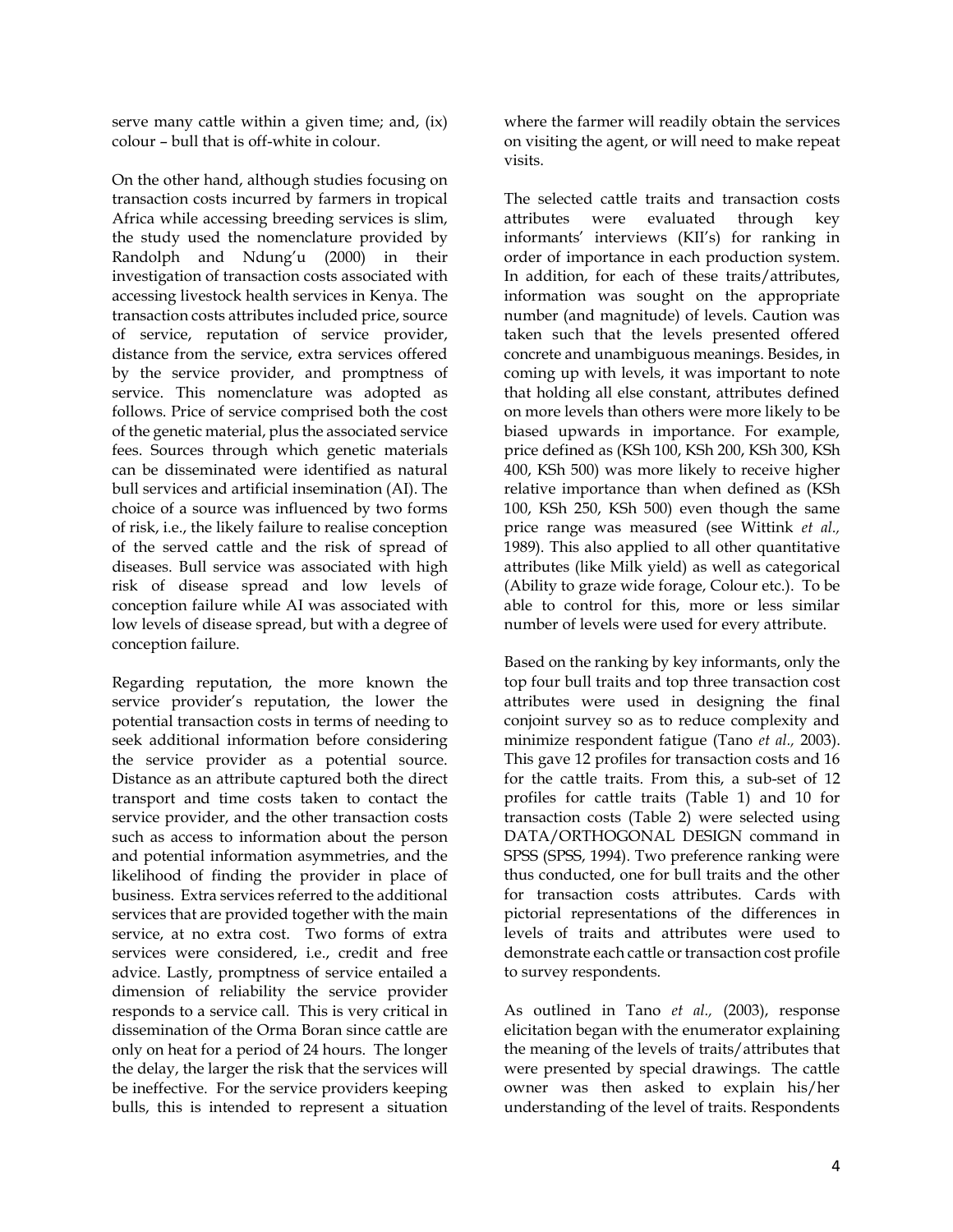then evaluated these profiles and ranked them in order of preference. A ranking of profiles was recorded in a form.

| Card | Trypanosomiasis | <b>Tick Borne Disease</b> | <b>Milk Output</b> | <b>Body Size</b> |
|------|-----------------|---------------------------|--------------------|------------------|
|      | Resistance      | (EFC) Resistance          |                    |                  |
|      | Resistant       | Susceptible               | Low                | Small            |
| 2    | Resistant       | Resistant                 | High               | Big              |
| 3    | Susceptible     | Susceptible               | High               | Small            |
| 4    | Susceptible     | Resistant                 | Low                | Small            |
| 5    | Susceptible     | Resistant                 | Low                | Big              |
| 6    | Susceptible     | Susceptible               | High               | Big              |
|      | Resistant       | Susceptible               | Low                | Big              |
| 8    | Resistant       | Resistant                 | High               | Small            |
| 9    | Susceptible     | Resistant                 | High               | Big              |
| 10   | Susceptible     | Resistant                 | High               | Small            |
| 11   | Resistant       | Susceptible               | High               | Small            |
| 12   | Resistant       | Susceptible               | High               | Big              |

*Table 1. Twelve randomized combinations of bull trait attributes presented to farmers for preference ranking*

*Table 2. Ten randomized combinations of transaction costs attributes presented to farmers for preference ranking*

| Card | Price for service (KSh) | <b>Method of service</b> | Distance to service (km) |
|------|-------------------------|--------------------------|--------------------------|
|      | 500                     | AI                       | $0 - 5$                  |
| 2    | 1000-2000               | AI                       | $0 - 5$                  |
| 3    | 500                     | AI                       | $10 - 25$                |
| 4    | >2000                   | Natural                  | $10 - 25$                |
| 5    | 1000-2000               | Natural                  | $10 - 25$                |
| 6    | >2000                   | Natural                  | $0 - 5$                  |
|      | 1000-2000               | Natural                  | $0 - 5$                  |
| 8    | 500                     | Natural                  | $10 - 25$                |
| 9    | >2000                   | AI                       | $0-5$                    |
| 10   | 500                     | Natural                  | $0-5$                    |

0-5km = walking distance; 10-25km = motocycling distance

#### *Data analysis*

Data collected was used for empirical parameter estimation with the model reflecting relations between profile evaluation and the values of the attributes that characterize them. The empirical estimation involved the use of the traditional conjoint analysis using statistical package R on stated consumer preferences using OLS estimation with dummy variables, *viz*.:

 $\widetilde{U}_s = b_{0s} + b_{1s}X_{1s} + b_{2s}X_{2s} + \dots + b_{ns}X_{ns}$ 

Where:  $\widetilde{U}_s$  – theoretical utilities perceived by s-th respondent;  $b_{0s}$  – intercept;  $b_{1s}$ , ... ... ... .  $b_{ns}$  – parameter estimates of the regression model (i.e. the partworth utilities of transaction costs attribute/cattle trait levels); *s* – number of respondents in the survey; and,  $X_1$ , ............,  $X_n$ dummy variables representing different cattle traits of transaction costs attributes.

Using function caModel() from conjoint package, this model was calculated for each production zone as well as jointly for all the systems. In addition, caImportance() was used to calculate importance of all attributes. The function returned a vector of percentage attributes' importance, with the sum of importance being 100%. Function caUtilities() calculated partworth utilities of attribute's levels for whole sample of respondents as well as for each production zone. The function returned vector of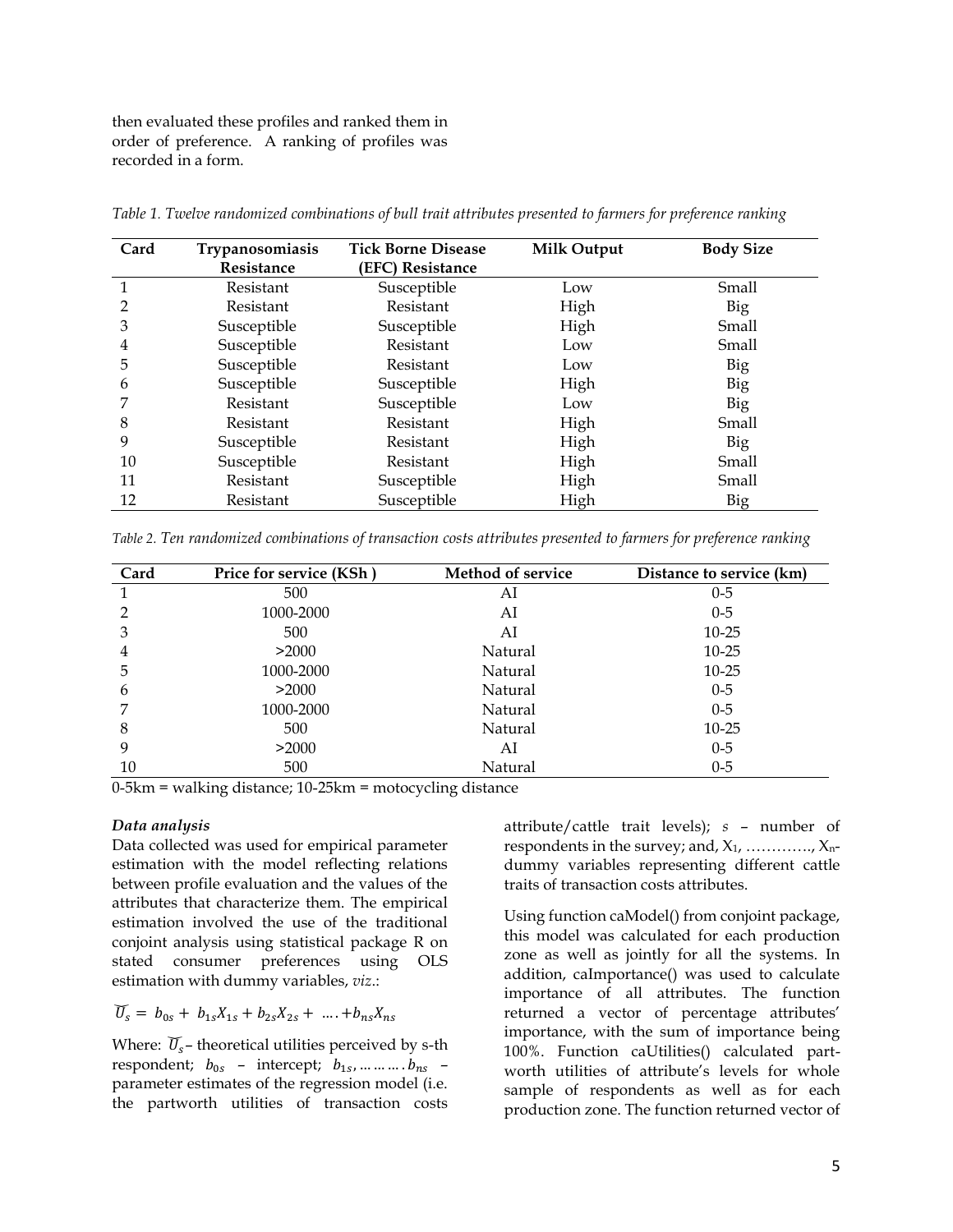utilities, with the length of this vector being equal to number of all levels. Besides these models, other questionnaire data was analysed using descriptive statistics.

#### **Results**

### *Socio-economic characteristics and livestock health indicators of farmers in different production systems*

All the 180 farmers successfully completed the conjoint experiment and the questionnaire survey questionnaire. Table 3 provides a summary of household demographics as well as livestock health indicators of these farmers.

|  |  |  | Table 3. Household demographics and livestock health indicators of the surveyed livestock keepers |
|--|--|--|---------------------------------------------------------------------------------------------------|
|  |  |  |                                                                                                   |

| Means                           | Production system       |                          |                          |              |
|---------------------------------|-------------------------|--------------------------|--------------------------|--------------|
|                                 | Mixed farming           | Agro-                    | Pastoralism              | All systems  |
|                                 | $n=60$                  | pastoralism              | $n=60$                   | $n = 180$    |
|                                 |                         | $n=60$                   |                          |              |
| Age (years)                     | 51.78 <sup>a</sup> (18) | 53.83a(9.7)              | 52.48a(14.7)             | 52.43 (14.5) |
| Size of household (no.)         | 6.18a(3.2)              | 7.9a(7.2)                | $12.05(6.6)^{b}$         | 8.67(6.4)    |
| Household head formal           | 5.97(4.33)              | 8.43 (4.35)              | 3.03(4.11)               | 5.81 (4.79)  |
| education (years)               |                         |                          |                          |              |
| Dairy cattle (heads)            | $0.13^{ab}(0.81)$       | 0.43 <sup>b</sup> (1.21) | 0.02 <sup>a</sup> (0.13) | 0.19(0.86)   |
| Local cattle (heads)            | $6.2^a(4.23)$           | 8.83 <sup>a</sup> (5.56) | 15.76 (13.8)             | 9.92 (9.44)  |
| Sheep and goats (heads)         | 2.2(3.3)                | 7.6 (8.77)               | 19.24 (15.93)            | 9.38 (12.56) |
| Cattle treated for infection in | 1.37 <sup>a</sup> (1.7) | 1.12 <sup>a</sup> (2.1)  | 3.43(6.1)                | 1.94(3.9)    |
| last one year (heads)           |                         |                          |                          |              |
| Cattle mortalities recorded     | 0.73a(1.3)              | 0.14a(0.4)               | 1.7(3.3)                 | 0.8(2.1)     |
| in last one year (heads)        |                         |                          |                          |              |
| Ratio of treated cattle to      | 0.26(0.4)               | 0.11 <sup>a</sup> (0.2)  | 0.17 <sup>a</sup> (0.3)  | 0.18(0.3)    |
| herd seize                      |                         |                          |                          |              |
| Ratio of cattle mortalities to  | 0.13(0.3)               | 0.01 <sup>a</sup> (0.1)  | 0.09 <sup>a</sup> (0.2)  | 0.08(0.2)    |
| herd size                       |                         |                          |                          |              |

Figures in brackets represent standard deviation

Figures without the same superscript across rows are significantly different (P<0.05) - Least Significant Difference

Most (70%) of the households were headed by males. There were no significant differences between male and female headed households with regard to herd size (for local and dairy cattle, as well as sheep and goats). However, family sizes of female headed households were significantly smaller ( $\mu$ = 7.3; SD=4.3) compared to male ( $\mu$ = 9.3; SD=7.0). In addition, heads of female headed households possessed significantly lower level of years of formal education ( $\mu$ = 4.3; SD=4.8) compared to their male counterparts  $(\mu = 6.5; SD=4.7)$ . Across production systems, farmers in agro-pastoral areas had significantly more years of formal education and owned comparatively larger herds of dairy animals. Cattle morbidities, captured as the total number of cattle recorded as being offhealth and requiring treatment in the last one

year preceding the survey were significantly higher in pastoral areas, perhaps corresponding to the significantly larger herd sizes. The same applied to the absolute number of recorded mortalities during the one-year period preceding the survey. However, in relative terms, the ratio of morbidities and mortalities were significantly higher in mixed systems compared to the rest.

#### *Relative importance of cattle traits attributes*

The relative importance estimates for every cattle trait attribute was estimated by using caImportance()command in R conjoint. This was the relative importance of the attribute in percentage terms in the farmers' decisionmaking process (with the importance scores for all the attributes summing to 100). The importance scores served as the indicator for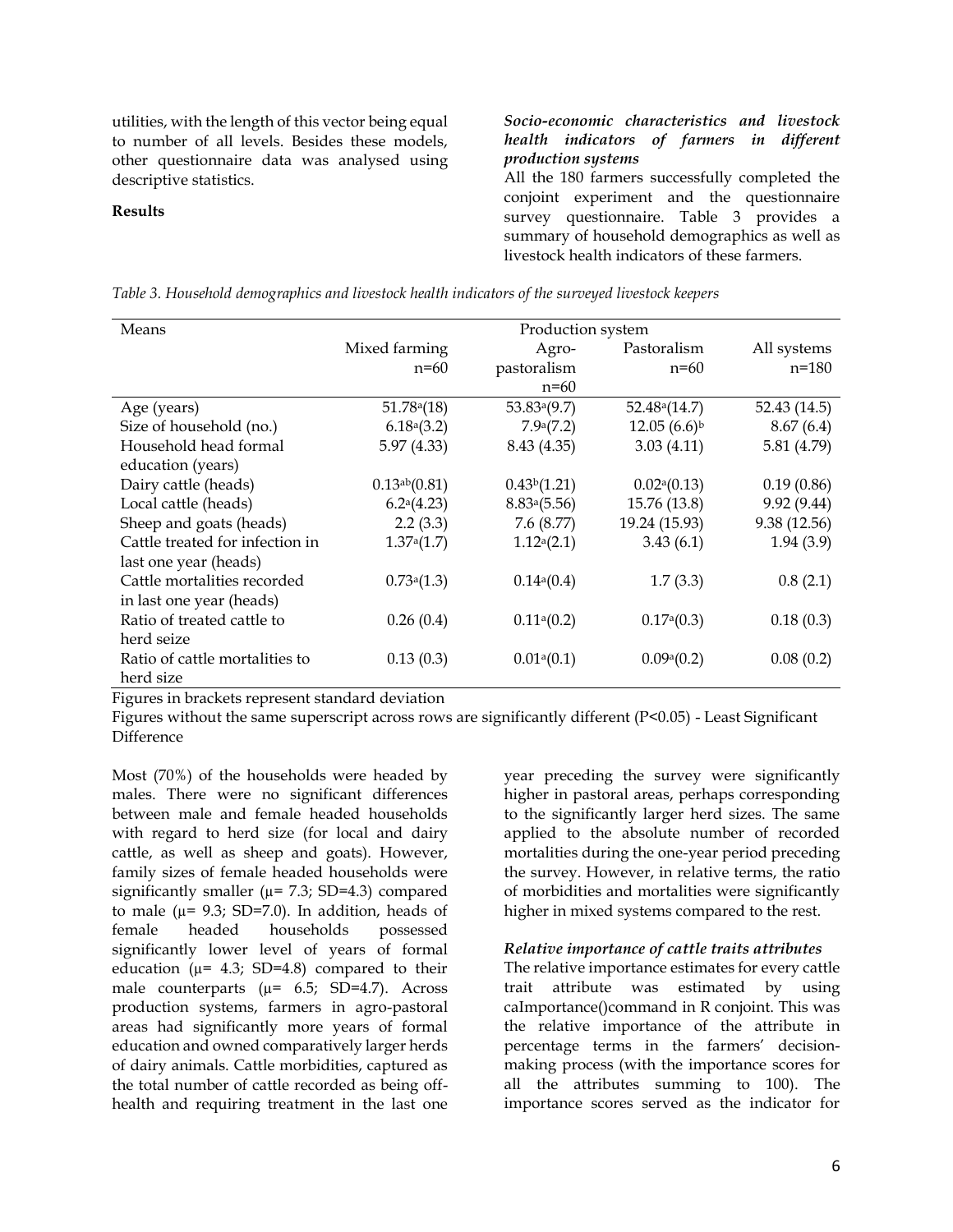|           | comparing the importance of other cattle traits |            |
|-----------|-------------------------------------------------|------------|
| vis-à-vis | trypanosomiasis                                 | resistance |

(trypanotolerance) in farmers' choice of cattle breeding services (Table 4).

|                            | Relative importance (%) |                                                |        |           |  |  |
|----------------------------|-------------------------|------------------------------------------------|--------|-----------|--|--|
|                            | Mixed farming           | Agro-pastoralism<br>Pastoralism<br>All systems |        |           |  |  |
|                            | $n=60$                  | $n=60$                                         | $n=60$ | $n = 180$ |  |  |
| Trypanosomiasis resistance | 29.49                   | 33.50                                          | 31.44  | 31.40     |  |  |
| TBD resistance             | 32.34                   | 5.27                                           | 34.85  | 23.86     |  |  |
| High milk output           | 20.06                   | 13.92                                          | 14.97  | 16.54     |  |  |
| Large body size            | 18.10                   | 47.31                                          | 18.73  | 28.20     |  |  |

*Table 4. Relative importance of cattle trait attributes*

Overall, trypanotolerance was the most important trait jointly across the three production zones, followed by large body size, resistance to TBDs and high milk output in that order. However, at production system level, trypanotolerance was ranked second in all production systems; coming second to resistance to TBDs in mixed and pastoral systems, and large body size in agro-pastoral system. What stands out is the minimal importance attached to resistance to TBDs in agro-pastoral areas. Importance of cattle traits went hand in hand with utility levels attached to each trait by the

farmers. Table 5, which gives the levels of utilities/partworth of each level for every attribute. Utilities were derived from the caUtilities() function in R, where the command decomposed each farmers' rankings of each set of the orthogonal combinations to directly estimate the proportional contribution, or the partworth, of each attribute level to the 'total worth' expressed in the ordinal ranking of the combinations. The estimated partworth represents an internally consistent utility value of the individual attribute level.

|                             | Utility level |                  |              |               |  |
|-----------------------------|---------------|------------------|--------------|---------------|--|
|                             | Mixed farming | Agro-pastoralism | Pastoralism  | All systems   |  |
|                             | $n=60$        | $n=60$           | $n=60$       | n=180         |  |
| Intercept                   | 6.732         | 6.684            | 6.641        | 6.686         |  |
| Trypanosomiasis resistance  | 1.208         | 1.231            | 0.977        | 1.140         |  |
| Trypanosomiasis susceptible | $-1.208$      | $-1.231$         | $-0.977$     | $-1.140$      |  |
| TBD resistance              | 1.325         | 0.194            | 1.083        | 0.866         |  |
| TBD susceptible             | $-1.325$      | $-0.194$         | $-1.083$     | $-0.866$      |  |
| High milk output            | 0.822         | 0.511            | 0.465        | 0.600         |  |
| Low milk output             | $-0.822$      | $-0.511$         | $-0.465$     | $-0.600$      |  |
| Body size                   | 0.742         | 1.739            | 0.582        | 1.023         |  |
| Small body size             | $-0.742$      | $-1.739$         | $-0.582$     | $-1.023$      |  |
| Residual standard error/df  | 2.955/715     | 2.707/715        | $3.167/703*$ | $3.034/2143*$ |  |
| Multiple R-squared          | 0.2756        | 0.3898           | 0.1638       | 0.231         |  |
| Adjusted R-squared          | 0.2715        | 0.3864           | 0.1591       | 0.230         |  |
| F-statistic/df              | 68/715        | 114.2/715        | 34.44/703    | 160.9/2143    |  |
| p-value                     | $< 2.2e-16$   | $< 2.2e-16$      | $< 2.2e-16$  | $< 2.2e-16$   |  |

It is thus apparent that farmers in the agropastoral system devoted most of their effort in selecting cattle that were of large body size provided they are trypanotolerant, while giving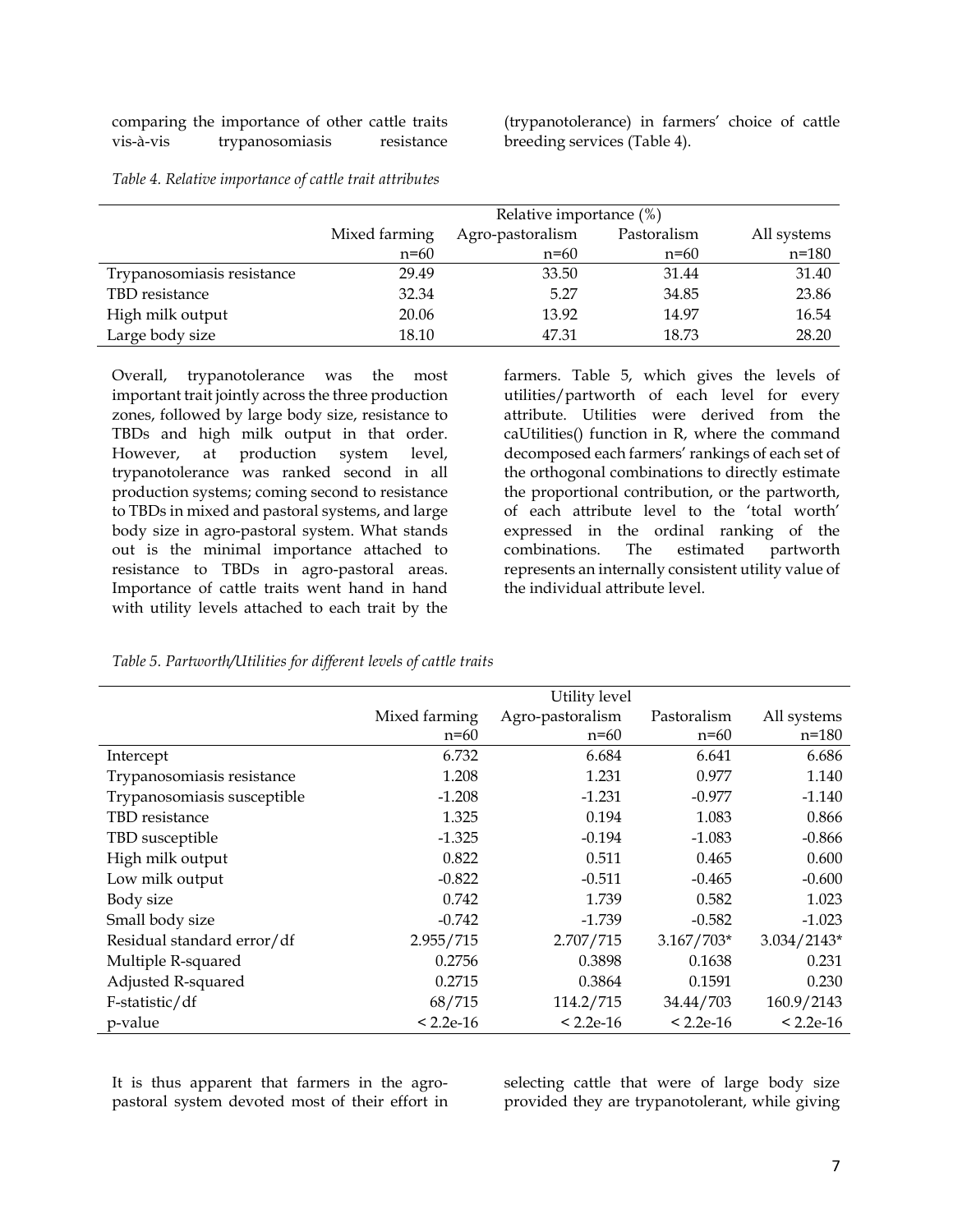less attention to resistance to TBD. On the other hand, in mixed and pastoral areas, more utility was derived from animals that were resistant to TBD, while at the same time being trypanotolerant.

### *Relative importance of the transaction costs attributes*

The relative importance of the transaction cost attributes is given in Table 6.

|                    | Relative importance (%)                      |             |        |           |
|--------------------|----------------------------------------------|-------------|--------|-----------|
|                    | Pastoralism<br>Mixed<br>All systems<br>Agro- |             |        |           |
|                    | farming                                      | pastoralism | $n=60$ | $n = 180$ |
|                    | $n=60$                                       | $n=60$      |        |           |
| Price of service   | 61.94                                        | 44.76       | 54.19  | 52.47     |
| Method of delivery | 10.34                                        | 37.25       | 41.83  | 43.51     |
| Distance to source | 27.73                                        | 17.99       | 3.98   | 4.02      |

*Table 6. Relative importance of transaction costs attributes for livestock keepers* 

Overall, more importance was given to price of breeding services, followed by mode of delivery and lastly by distance to source of service. However, whereas price was rated highest across all production systems, distance to source was rated as being more important in mixed systems

when compared to mode of delivery; while the reverse was true in agro-pastoral and pastoral systems. In fact, the importance attached to distance was quite low in pastoral areas, perhaps due to the mobile nature of cattle often witnessed in pastoral productions systems in Kenya.

*Table 7. Partworth/Utilities for different levels of transaction costs*

|                                                        |                         |                                | Utility level         |                      |
|--------------------------------------------------------|-------------------------|--------------------------------|-----------------------|----------------------|
|                                                        | Mixed farming<br>$n=60$ | Agro-<br>pastoralism<br>$n=60$ | Pastoralism<br>$n=60$ | All systems<br>n=180 |
| Intercept                                              | 6.058                   | 5.754                          | 5.734                 | 5.849                |
| Service price above KSh 2000                           | $-1.741$                | $-2.325$                       | $-1.001$              | $-1.693$             |
| Service price between KSh<br>1000 & KSh 2000           | 0.804                   | 0.165                          | 0.136                 | 0.37                 |
| Service price about KSh 500                            | 0.937                   | 2.16                           | 0.865                 | 1.323                |
| AI service                                             | $-1.413$                | 0.682                          | $-0.383$              | $-0.372$             |
| <b>Bull service</b>                                    | 1.413                   | $-0.682$                       | 0.383                 | 0.372                |
| Service available within                               |                         |                                |                       |                      |
| walking distance (i.e. 5km                             | 0.655                   | 0.807                          | 0.445                 | 0.637                |
| radius)                                                |                         |                                |                       |                      |
| Service available beyond<br>walking distance (10-25km) | $-0.655$                | $-0.807$                       | $-0.445$              | $-0.637$             |
| Residual standard error/df                             | 2.342/595               | 1.881/595                      | 2.789/585             | 2.538/1785           |
| Multiple R-squared                                     | 0.33                    | 0.58                           | 0.10                  | 0.204                |
| Adjusted R-squared                                     | 0.32                    | 0.57                           | 0.10                  | 0.202                |
| F-statistic/df                                         | 72.77/595               | 202.7/595                      | 12.72/585             | 114.2/1785           |
| p-value                                                | $< 2.2e-16$             | $< 2.2e-16$                    | $< 2.2e-16$           | $< 2.2e-16$          |

Table 7 gives the utility levels farmers in different production systems attach to different levels of the transaction costs attributes. Lower utility was attached to higher prices, and this was more

pronounced in agro-pastoral areas. This was followed by distance to service, with services that were nearer attracting more utility compared to those that were far, and there after form of service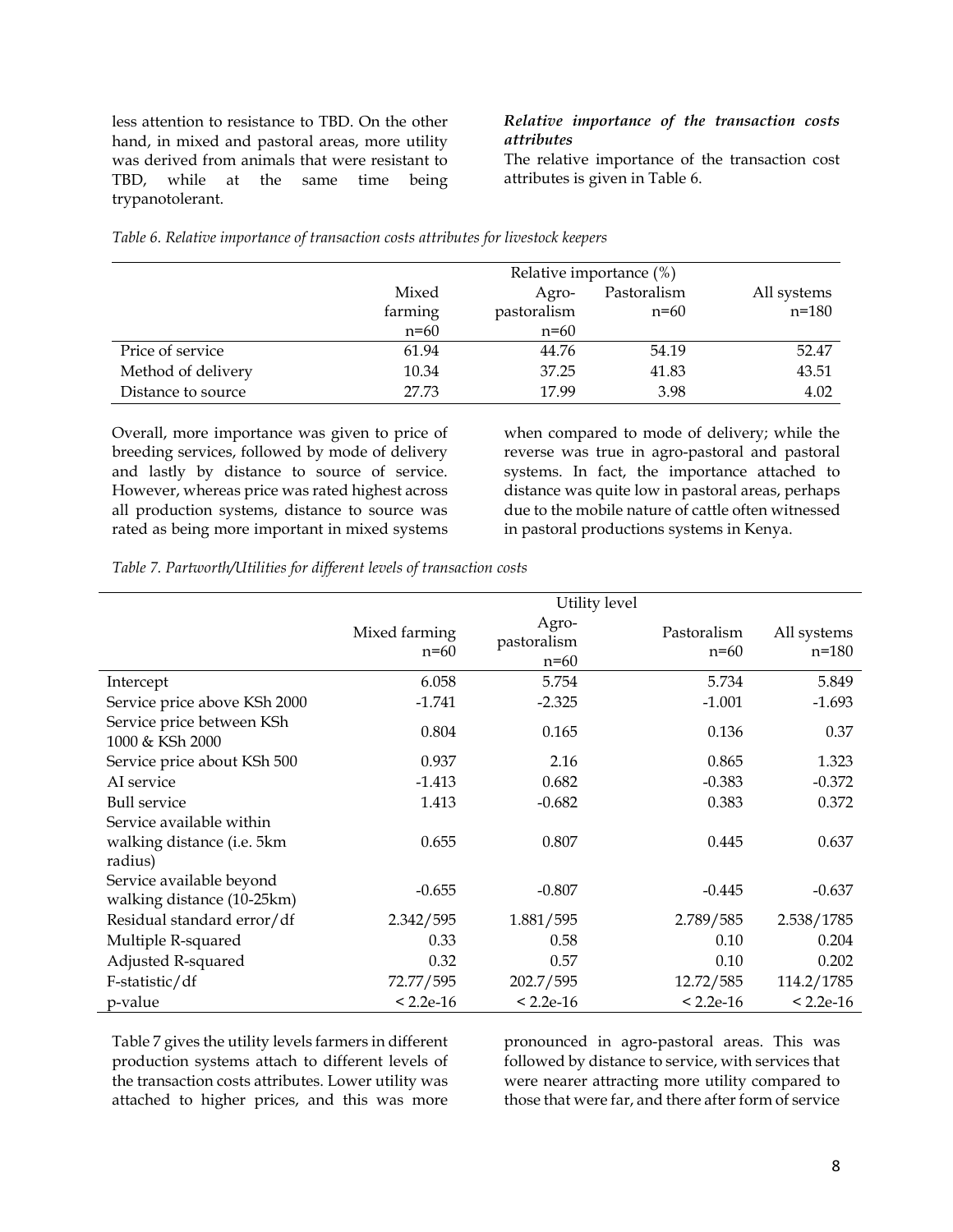in that order. However, it is important to note that whereas more utility was attached to bull service in mixed and pastoral areas, the opposite was true in agro-pastoral areas where there was higher preference for AI services.

### **Discussion**

# *Production circumstances of the surveyed farmers*

According to the Kwale County Strategic Development of 2018-2022, the county has approximately 190,988 local breed cattle; 5,475 improved dairy cattle; 3,371,126 goats and 54,578 sheep, most of which are distributed across the agro-pastoral and pastoral (CL 5 and 6) livelihood zones (Kwale, 2018). This study has however shown that whereas households residing in CL6 own significantly larger herds of local cattle and flocks of small ruminants, those in CL5 own significantly larger herds of improved dairy cattle. There were significantly higher incidences of morbidity and mortalities in mixed systems (CL4), followed by pastoral (CL6), and much lower in agro-pastoral zones (CL5). These findings were made despite all the surveyed areas having similar risk of exposure to trypanosomiasis.

The apparent differences in morbidities and mortalities could thus be attributed to others livestock diseases found in the study area. Kwale County has identified in order of importance, trypanosomiasis, East Coast fever (ECF) and Anaplasmosis as the three most important diseases affecting cattle production (Kwale, 2018). Several studies have investigated and documented prevalence and epidemiology of these diseases in Kwale and other coastal areas in Kenya. Muraguri *et al.,* (2005) analysed and compared disease incidences in 130 calves in 67 farms in Kwale. The study reported incidences of ECF (23.1%) and trypanosomiasis (29.1%) as being among the highest vector-borne diseases. The corresponding mortality incidence rates of ECF and trypanosomiasis were 10.9 and 3.6%, respectively, implying that whereas trypanosomiasis was more widespread, EFC resulted in more fatalities. The annual incidence rates of anaplasmosis and babesiosis were 10.9 and 1.2%, respectively. There was no mortality arising specifically from anaplasmosis or

babesiosis. On the other hand, Maloo *et al.,* (2001a) and Maloo *et al.,* (2001b) analysed both incidences of ECF and trypanosomiasis in cattle, as well as epidemiology of the diseases as one moves across different AEZs. The results showed that ECF and trypanosomiasis were the most important. Over 70% of the small-holder dairy cattle sampled had antibodies or antigens to tickborne diseases (TBD), while a relatively lower trypanosome antigen (33%) and antibody prevalence (55%) were observed. With regard to ECF, *Theileria parva* antibody prevalence's decreased as one moved from the wetter AEZs, CL3 and CL4, to the drier CL5 AEZ. Similarly, this study reported decreasing of morbidities and mortalities as one moves from mixed system (CL3 &4) to agro-pastoral areas CL5. Lastly, studies have shown increased incidences of tickborne diseases in livestock in areas where they interphase with wildlife (Okal *et al.,* 2020; Caron *et al.,* 2013). The administrative ward sampled in the mixed farming system (i.e. Ramisi ward) border Shimba Hill National Reserve, being one of the largest coastal forests in East Africa covering an area of about 300 square kilometres and home to over 20 wildlife species. On the other hand, in the pastoral system, Samburu/Chengoni ward is adjacent to the expansive Tsavo National park. In the two areas, the mixing of animals from the wild and the domestic ecosystem acts as a route of introducing diseases into the latter, thus increasing risk to parasitic infections (Munang'andu *et al.,* 2012). The foregoing factors, could likely explain farmers' estimated morbidities rates of 26% for mixed, 11% for agro-pastoral and 17% for pastoral areas, and mortality rates of 13, 1 and 9% respectively. This implies that whereas the risk of exposure to trypanosomiasis was likely to be the same in the study areas, the risk to TBD increased progressively from agro-pastoral to pastoral and was more intense in mixed system areas. This perhaps explains why farmers in mixed and pastoral systems ranked TBD resistance trait above trypanotolerance.

### *Relative importance and preference for trypanotolerance cattle trait*

Jointly across all production systems, trypanosomiasis resistance was the most preferred cattle trait for all the surveyed farmers. This was followed by big body size, resistance to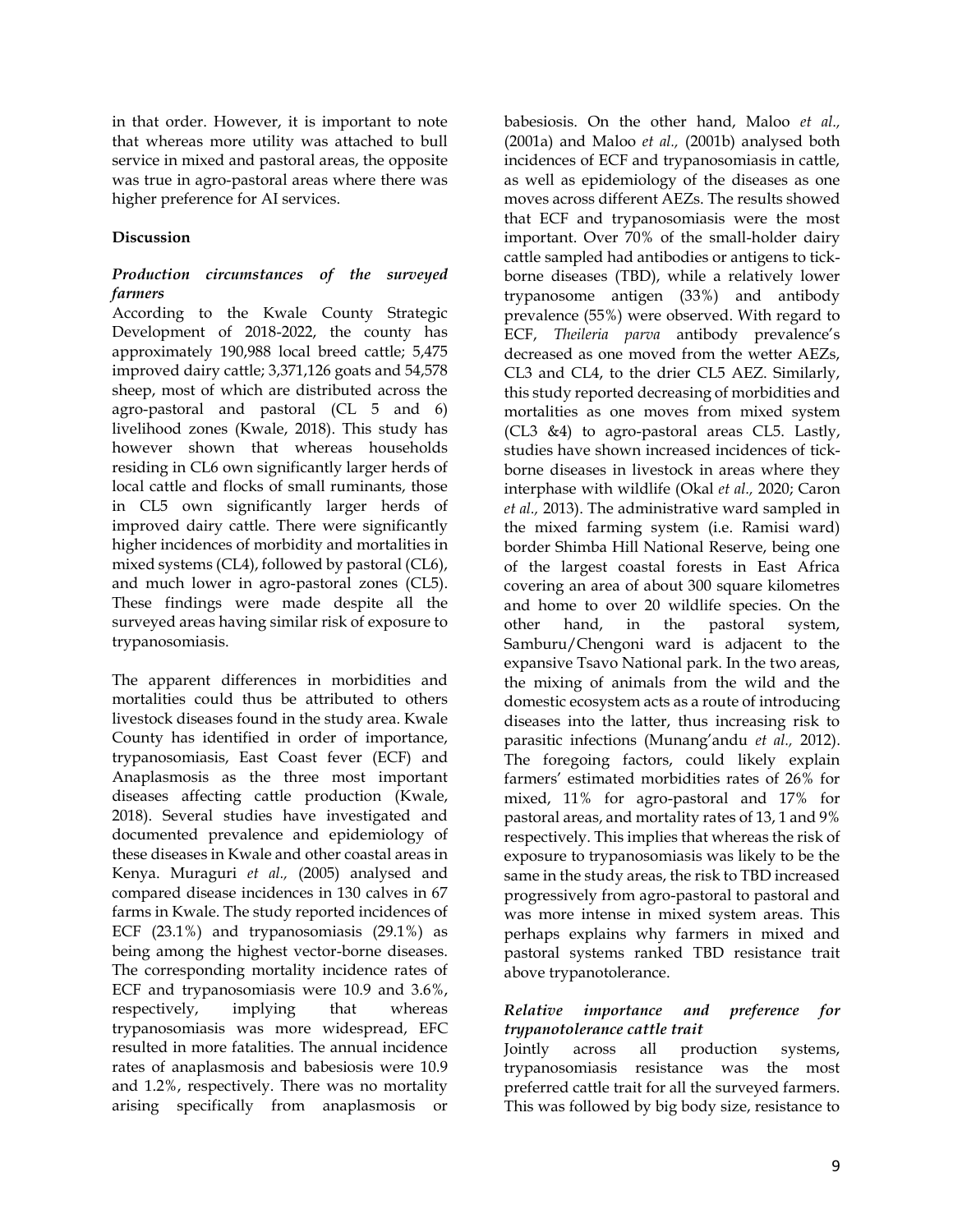tick borne diseases and high milk output in the second, third and fourth positions respectively. This implies that farmers' desire to manage trypanosomiasis overrides other concerns in their endeavour to rear livestock. Farmers' preference for trypanotolerance over other traits may be due to the fact that trypanosomiasis is identified as the most important wide-spread disease constraint on livestock in sub-Saharan Africa, where it causes mortality and morbidity in livestock (Eisler *et al.,* 2002). Trypanosomiasis costs Africa about US\$4.5 billion a year compared to East Coast fever (ECF) losses of about US\$168, million (Budd, 1999; Kristjanson *et al.,* 1999). In Kenya, increased trypanosomiasis risk represented by an increased disease prevalence from 1 % to 20 % has been shown to decrease the density of cattle by about 53 %, and is associated with an increase of calving interval from about 14 to 25 months among the dairy farmers (Mugunieri and Matete, 2005).

It is however important to mention that within all production systems, trypanosomiasis resistance ranked second, behind large body size in the agro-pastoral system, and TBD resistance in mixed and pastoral systems. As mentioned earlier, the improved Orma Boran cattle breed, besides being resistant to trypanosomiasis, produces more milk than the normal African Maasai Zebu, grows faster, and the males attain a relatively higher mature weight of about 400 kg in four years for bulls (Dolan, 1998; Njogu *et al.,* 1998), meaning that they have a large body size. This implies that the breed fits well with the requirements of farmers in agro-pastoral areas, than would for those in pastoral or mixed systems.

The apparent high risk of exposure to both trypanosomiasis and TBDs in mixed systems and pastoral areas is perhaps the reason why farmers in these areas preferred cattle that were resistant to both diseases, but ratings TBD resistance higher than trypanotolerance; i.e. at 30% for trypanotolerance and 32% for TBD resistance in mixed systems, and 31% for trypanotolerance and 35% for TBD in the pastoral system. This implies that farmers in pastoral and mixed systems attached more utility to TBD resistance trait than those that conferred trypanotolerance.

*Relative importance of transaction costs influencing access to preferred breeding services* Results of the transaction costs conjoint models reveal that the price of breeding service was the most important transaction cost item, followed by method of breeding service (natural service vs. artificial insemination) and distance to the service. The attributes identifying the various breeding service options were chosen so as to represent almost real-life decision options that farmers may use. The results indicate that price is the most important attribute in the choice of breeding services, and the identification of price as the most important of the three attributes was expected. The price levels presented covered a gradual increase of KSh 500, followed by an increase of between KSh 1000-2000, and thereafter to beyond KSh 2000. It is apparent that this increase (from subsidised levels, to the current market level charges for most breeding services, and thereafter higher than market levels), was sufficient enough from discouraging many farmers from choosing stimuli with higher price. That farmers gave price such a high weight in choice of breeding services (from 45% to 65% across production systems) reflects in part that breeding services may not be an input that farmers are ready to pay a premium for, and that any price increase would be unacceptable since avoiding such services may not lead to direct losses but would curtail future benefits for which farmers may be willing to forego. That is to say, by avoiding high prices, farmers will not become worse-off, neither will they become better-off, but will remain as they are.

The second attribute in order of importance was the type of source of the breeding service, in this case, natural service vs. artificial insemination, with importance ranging from 10% to 42% across production systems. This transaction attribute is associated with three forms of risk. First, the risk of conception failure associated with poor timing of heat signs in cattle or poor training for AI service providers, and this risk was identified to be higher for AI services. Second, the risk of contracting sexually transmitted diseases, which was higher for natural services. Third, the risk associated with the probabilistic nature of the livestock production system (i.e. a farmer sourcing for desirable traits like large body size does not assure that the characteristic will be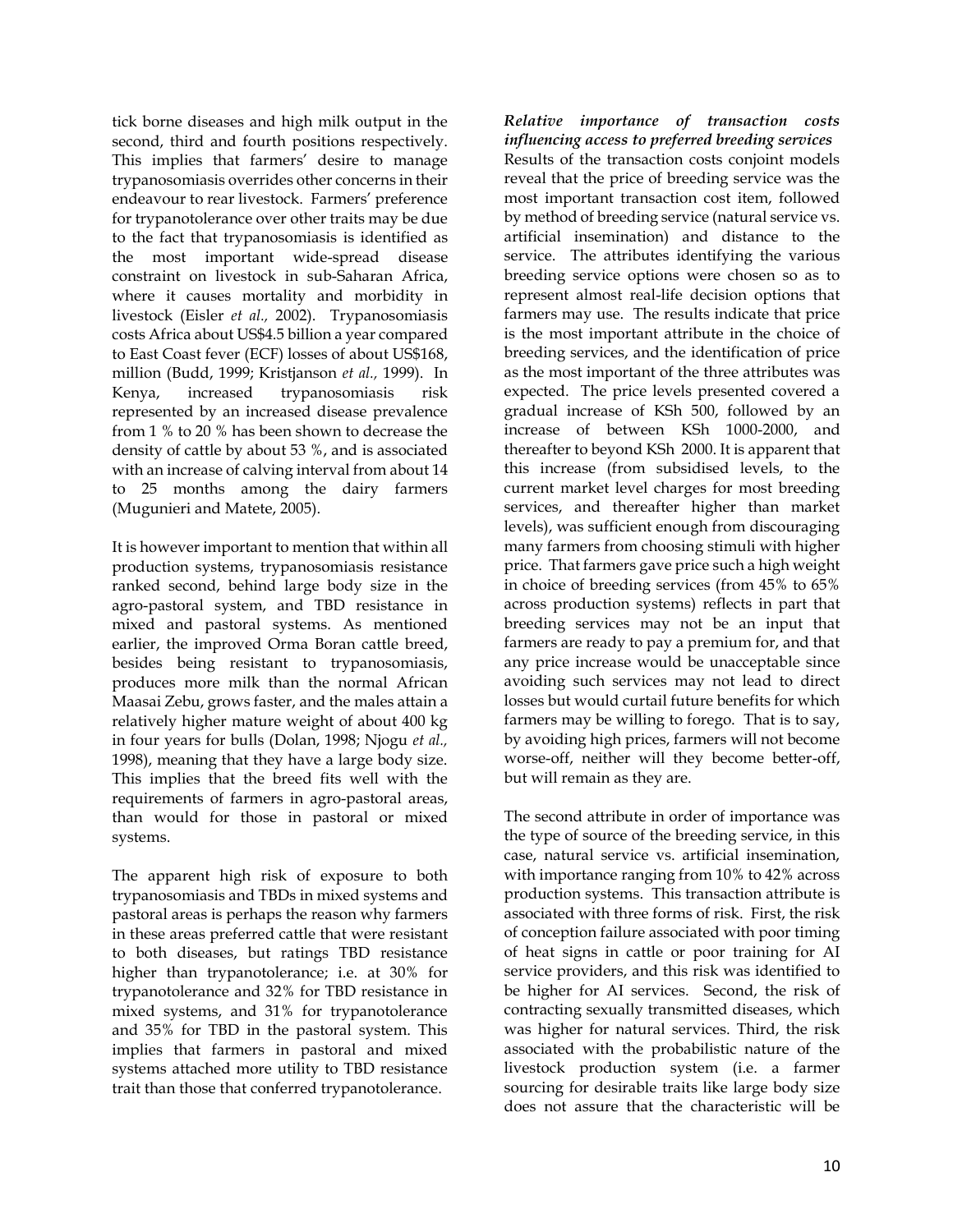passed on to each offspring), which was more or less similar between natural breeding and AI services. Farmers' preference for either of the service type depended on what risk they were willing to take. Apparently, most farmers in pastoral system were more averse with likelihood of conception failure than were with risk of disease transmission; with the reverse holding in agro-pastoral systems. In mixed systems, minimal weight seems to have been put on source of service.

Distance was the least important of the three transaction cost attribute, particularly in pastoral systems. This attribute embodies not only the direct transport and time costs in going to search for the service provider, but also other transaction costs such as access to information about the person and the ability to monitor services of such a provider to ensure that she makes the necessary efforts to respond to service requests or redress complaints. The more distant a service provider is from the farmer, the higher will be these costs. However, farmers valued such costs lower than those related to price and to source of service.

These results provide evidence that transaction costs play an important role in farmers' choice of breeding services. Based on arguments by Randolph and Ndung'u (2000), this conclusion is based on three key assumptions: first; the scenario presented in this study simulates a real decision making situation for livestock keepers; second; the selected attributes are valid proxies for transaction costs; and third, that the conjoint analysis adequately measures farmers' preferences and intended actions. However, Randolph and Ndung'u (2000) conclude that establishing the link between the selected attributes and transaction costs will require a different type of approach, possibly involving anthropological evaluations of farmer perceptions.

# **Conclusion**

This study applied the conjoint analysis to attain two objectives. First, to establish the extent to which the traits which the improved trypanotolerant Orma Boran breed conferred were in tandem with livestock keepers' cattle

trait preferences. Second, to estimate the importance of different transaction costs that farmers encounter while accessing breeding services that confer the preferred traits. The information generated would be used to select specific production systems in which to disseminated the Orma Boran and also identify the dissemination approach to use in the dissemination program. This study established that jointly, farmers in Kwale County preferred cattle that are resistant to trypanosomiasis, were of large body size, resistant to TBDs, and are have high milk output, in that order. However, there were inter-production system differences where TBD resistance was least valued in agro-pastoral system, with most emphasis being put on size of animal and trypanosomiasis resistance in that order. On the other hand, TBD resistance were valued above trypanotolerance and body size in pastoral and mixed production systems. Regarding transaction costs, price was identified as the most important attribute in the choice of breeding services. Price of service was rated so highly to the extent that increasing price from the subsidised levels to existing market prices for AI breeding services charges was sufficient enough to discourage many farmers from choosing stimuli with higher price. While farmers in pastoral and mixed systems preferred natural bull service to AI, those in agro-pastoral system preferred the reverse. Distance was the least important of the three transaction cost attributes. Since the improved trypanotolerant Orma Boran has not been breed to confer TBD resistance above the breeds currently kept by communities residing in Kwale, it was concluded that the most likely initial introductory area for the breed would be in the agro-pastoral zone. Furthermore, whereas natural service was preferred over AI service in pastoral and mixed system, AI was given preference in agro-pastoral system. This implies that the Orma dissemination strategy in these target areas should encompass low priced-AI services, for the start, with the use of breeding bulls where infrastructures supportive of AI may be lacking.

#### **Acknowledgement**

This study was funded by the National Research Fund, NRF. The authors acknowledge the farmers of Kwale County, Kenya and the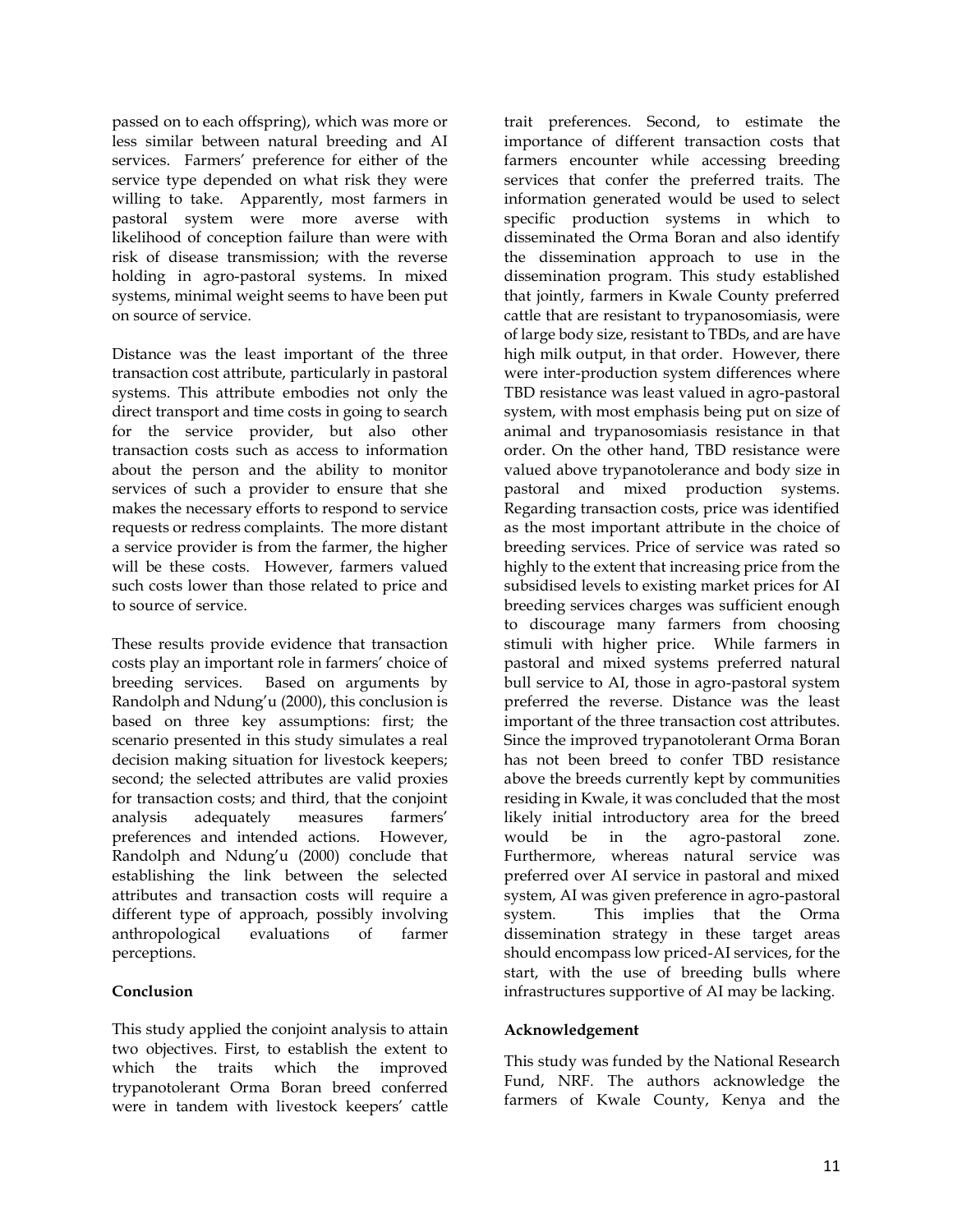facilitation provided by the Director, Kenya Agricultural and Livestock Research Organisation towards making the study successful. The willingness of Kwale County

# **References**

- Budd, L. 1999. DFID-funded tsetse and trypanosome research and development since 1980. Vol. 2. Economic analysis. Aylesford, UK, DFID Livestock Production, Animal Health and Natural Resources Systems Research Programmes.
- [d'Ieteren](https://pubmed.ncbi.nlm.nih.gov/?term=d%27Ieteren+GD&cauthor_id=9638808) G. D., [E Authié,](https://pubmed.ncbi.nlm.nih.gov/?term=Authi%C3%A9+E&cauthor_id=9638808) [N. Wissocq,](https://pubmed.ncbi.nlm.nih.gov/?term=Wissocq+N&cauthor_id=9638808) & [Murray](https://pubmed.ncbi.nlm.nih.gov/?term=Murray+M&cauthor_id=9638808) M. 1998. Trypanotolerance, an option for sustainable livestock production in areas at risk from trypanosomiasis. *Rev Sci Tech*. 17(1): 154-75.
- Dolan R. B. 1998. The Orma Boran: A trypanotolerant East African breed. Fifteen years of research on Galana Ranch in Kenya. Kenya Trypanosomiasis Research Institute, Kikuyu, Kenya
- Caron A, Miguel E., Gomo, C., Makaya, P., Pfukenyi, D.M, Foggin, C., Hove, T., & De Garine-Wichatitsky, M. 2013. Relationship between burden of infection in ungulate populations and wildlife/livestock interfaces. *Epidemiology and Infection.* 141: 1522– 1535.
- Eisler, M., Torr, S., Machila, N., Coleman, P. & Morton, J. 2002. Integrated control of ticks and tsetse: epidemiological, social and economic implications. *Integrated Control of Pathogenic Trypanosomes and their Vectors* (ICPTV) Newsletter No. 6. pp 7-8.
- Food and Agriculture Organization (FAO) of the United Nations. 1996. Agro-Ecological Zoning Guidelines**.** FAO Soils Bulletin 73. Soil Resources, Management and Conservation Service. FAO Land and Water Development Division. Rome. Available at: [http://www.fao.org/3/w2962e/w2962](http://www.fao.org/3/w2962e/w2962e00.htm#P-2) [e00.htm#P-2.](http://www.fao.org/3/w2962e/w2962e00.htm#P-2)
- Green, P. E., & Srinivasan, V. 1978. Conjoint Analysis in Consumer Research: Issues and Outlook. *Journal of Consumer*

leadership in supporting uptake of Orma Boran is acknowledged.

> Research. 5: 103-123. <http://www.jstor.org/stable/2489001>

- Holbrook Morris B. 1981. Introduction: The Esthetic Imperative in Consumer Research, in SV - Symbolic Consumer Behavior, eds. Elizabeth C. Hirschman and Morris B. Holbrook, New York, NY: Association for Consumer Research. Pages: 36-37.
- Jaetzold, R., & Schmidt, H. 1983. Farm Management Handbook of Kenya. East Kenya 2(1): 245-285). Kenya: Ministry of Agriculture.
- Jain, A. K., Acito, F, Malhotra, N,K, & Mahajan , V. 1979. A Comparison of the Internal Validity of Alternative Parameter Estimation Methods in Decompositional Multi-attribute Preference Models. Journal of Marketing Research 16: 313-22.
- Kristjanson, P.M., Swallow, B.M. Rowlands, G.J. Kruska R.L. & de Leeuw P.N. 1999. Measuring the costs of African animal trypanosomiasis, the potential benefits of control and returns to research. *Agricultural Systems* 59: 79-98.
- Kwale, County Government. 2018. Kwale County Integrated Development Plan (2018- 2022). [https://kecosce.org/kwale](https://kecosce.org/kwale-county-integrated-development-plan-2018-2022/)[county-integrated-development-plan-](https://kecosce.org/kwale-county-integrated-development-plan-2018-2022/)[2018-2022/](https://kecosce.org/kwale-county-integrated-development-plan-2018-2022/)
- Ladd, G.W. & Gibson C., 1978. Microeconomics of Technical Change: What's a better Animal Worth? *American Journal of Agricultural Economics*, 60: 236-240.
- Ladd, G. W. & Suvannunt, V., 1976. A Model of Consumer Goods Characteristics *American Journal of Agricultural Economics*, 58 (3), 504-510. [http://links.jstor.org/sici?sici=0002-](http://links.jstor.org/sici?sici=0002-9092%28197608%2958%3A3%3C504%3AAMOCGC%3E2.0.CO%3B2-0) [9092%28197608%2958%3A3%3C504%3A](http://links.jstor.org/sici?sici=0002-9092%28197608%2958%3A3%3C504%3AAMOCGC%3E2.0.CO%3B2-0) [AMOCGC%3E2.0.CO%3B2-0](http://links.jstor.org/sici?sici=0002-9092%28197608%2958%3A3%3C504%3AAMOCGC%3E2.0.CO%3B2-0)
- [Makokha,](https://ageconsearch.umn.edu/search?f1=author&as=1&sf=title&so=a&rm=&m1=e&p1=Makokha%2C%20Stella%20Nabwile&ln=en) S.N, [Karugia,](https://ageconsearch.umn.edu/search?f1=author&as=1&sf=title&so=a&rm=&m1=e&p1=Karugia%2C%20Joseph%20Thuo&ln=en) J.T; [Staal,](https://ageconsearch.umn.edu/search?f1=author&as=1&sf=title&so=a&rm=&m1=e&p1=Staal%2C%20Steven%20J.&ln=en) S.J; & [Oluoch-](https://ageconsearch.umn.edu/search?f1=author&as=1&sf=title&so=a&rm=&m1=e&p1=Oluoch-Kosura%2C%20Willis&ln=en)[Kosura,](https://ageconsearch.umn.edu/search?f1=author&as=1&sf=title&so=a&rm=&m1=e&p1=Oluoch-Kosura%2C%20Willis&ln=en) W. 2007. Valuation of cow attributes by conjoint analysis: A case study of Western Kenya. *African Journal of Agricultural and Resource Economics* 1 (2): 95-113.